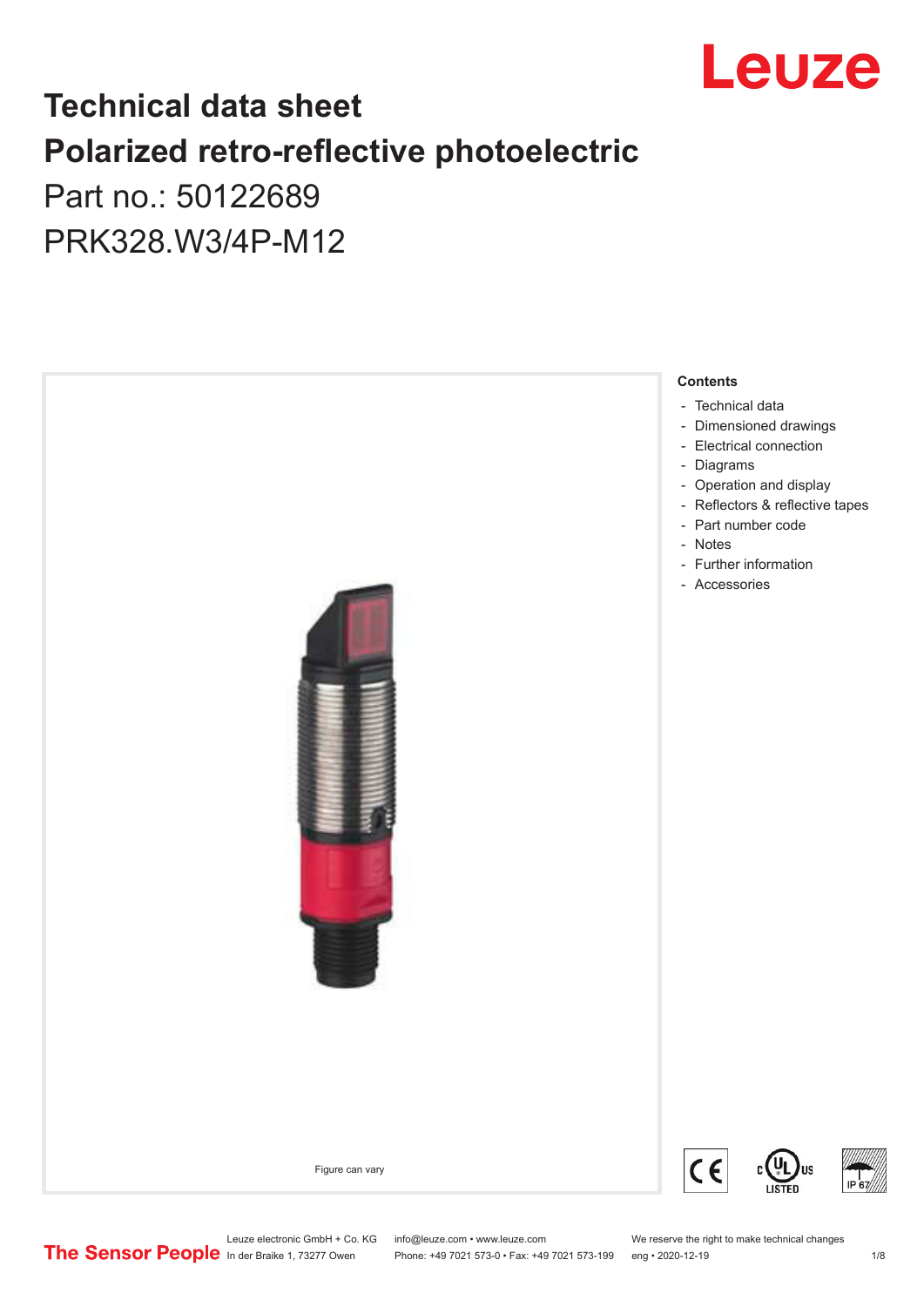#### <span id="page-1-0"></span>**Technical data**

## Leuze

| <b>Basic data</b>           |                                                |                                            | <b>Connection 1</b>                              |                             |
|-----------------------------|------------------------------------------------|--------------------------------------------|--------------------------------------------------|-----------------------------|
| <b>Series</b>               |                                                | 328                                        | <b>Function</b>                                  | Signal OU1                  |
|                             | <b>Operating principle</b>                     | Reflection principle                       |                                                  | Voltage sup                 |
|                             |                                                |                                            | <b>Type of connection</b>                        | Connector                   |
|                             | <b>Special version</b>                         |                                            | <b>Thread size</b>                               | M12                         |
|                             | <b>Special version</b>                         | 90° - angular optics                       | <b>Type</b>                                      | Male                        |
|                             |                                                |                                            | <b>Material</b>                                  | <b>Plastic</b>              |
|                             | <b>Optical data</b>                            |                                            | No. of pins                                      | 4 -pin                      |
|                             | <b>Operating range</b>                         | Guaranteed operating range                 | Encoding                                         | A-coded                     |
|                             | <b>Operating range</b>                         | $0.024$ m, With reflector TK(S)<br>100x100 | <b>Mechanical data</b>                           |                             |
|                             | <b>Operating range limit</b>                   | Typical operating range                    | <b>Thread size</b>                               | $M18 \times 1$ mr           |
|                             | <b>Operating range limit</b>                   | $0.025$ m, With reflector TK(S)<br>100x100 | Dimension (Ø x L)<br><b>Housing material</b>     | 18 mm $\times$ 6<br>Plastic |
| <b>Light source</b>         |                                                | LED, Red                                   |                                                  | Stainless s                 |
|                             | <b>LED light wavelength</b>                    | 620 nm                                     | <b>Stainless steel housing</b>                   | V2A                         |
|                             | <b>Transmitted-signal shape</b>                | Pulsed                                     | <b>Plastic housing</b>                           | <b>ABS</b>                  |
| LED group                   |                                                | Exempt group (in acc. with EN 62471)       | Lens cover material                              | <b>Plastic</b>              |
|                             |                                                |                                            | Net weight                                       | 20 g                        |
|                             | <b>Electrical data</b>                         |                                            | <b>Housing color</b>                             | <b>Black</b>                |
|                             | <b>Protective circuit</b>                      | Polarity reversal protection               |                                                  | Silver                      |
|                             |                                                | Short circuit protected                    | <b>Operation and display</b>                     |                             |
|                             | Performance data                               |                                            | Type of display                                  | LED                         |
|                             | Supply voltage U <sub>p</sub>                  | 10  30 V, DC, Incl. residual ripple        | <b>Number of LEDs</b>                            | 1 Piece(s)                  |
|                             | <b>Residual ripple</b>                         | 0  15 %, From $U_{\rm B}$                  | <b>Operational controls</b>                      | <b>Teach butto</b>          |
| <b>Open-circuit current</b> |                                                | 020mA                                      |                                                  |                             |
|                             |                                                |                                            | <b>Environmental data</b>                        |                             |
|                             | <b>Outputs</b>                                 |                                            | Ambient temperature, operation                   | $-4060$ °                   |
|                             | Number of digital switching outputs 2 Piece(s) |                                            | Ambient temperature, storage                     | -40  70 ° (                 |
|                             |                                                |                                            |                                                  |                             |
|                             | <b>Switching outputs</b>                       |                                            | <b>Certifications</b>                            |                             |
|                             | <b>Voltage type</b>                            | <b>DC</b>                                  |                                                  | IP 67                       |
|                             | Switching current, max.                        | 100 mA                                     | Degree of protection                             |                             |
|                             | <b>Switching voltage</b>                       | high: ≥( $U_{\rm B}$ -2.5V)                | <b>Protection class</b><br><b>Certifications</b> | Ш                           |
|                             |                                                | low: $\leq$ 2.5V                           |                                                  | c UL US                     |
|                             | <b>Switching output 1</b>                      |                                            | <b>Standards applied</b>                         | IEC 60947-                  |
|                             | <b>Assignment</b>                              | Connection 1, pin 4                        | <b>Classification</b>                            |                             |
|                             | <b>Switching element</b>                       | Transistor, PNP                            |                                                  |                             |
|                             | <b>Switching principle</b>                     | Light switching                            | <b>Customs tariff number</b>                     | 85365019                    |
|                             |                                                |                                            | eCl@ss 5.1.4                                     | 27270902                    |
|                             | <b>Switching output 2</b>                      |                                            | eCl@ss 8.0                                       | 27270902                    |
|                             | Assignment                                     | Connection 1, pin 2                        | eCl@ss 9.0                                       | 27270902                    |
| <b>Switching element</b>    |                                                | Transistor, PNP                            | eCl@ss 10.0                                      | 27270902                    |
|                             | <b>Switching principle</b>                     | Dark switching                             | eCl@ss 11.0                                      | 27270902                    |
|                             |                                                |                                            | <b>ETIM 5.0</b>                                  | EC002717                    |
| <b>Timing</b>               |                                                |                                            | <b>ETIM 6.0</b>                                  | EC002717                    |
|                             | <b>Switching frequency</b>                     | 500 Hz                                     | <b>ETIM 7.0</b>                                  | EC002717                    |
|                             | <b>Response time</b>                           | 1 ms                                       |                                                  |                             |

| <b>Connection 1</b>            |                        |
|--------------------------------|------------------------|
| <b>Function</b>                | Signal OUT             |
|                                | Voltage supply         |
| Type of connection             | Connector              |
| <b>Thread size</b>             | M12                    |
| <b>Type</b>                    | Male                   |
| <b>Material</b>                | Plastic                |
| No. of pins                    | 4 -pin                 |
| Encoding                       | A-coded                |
| <b>Mechanical data</b>         |                        |
| <b>Thread size</b>             | M <sub>18</sub> x 1 mm |
| Dimension (Ø x L)              | 18 mm x 61 mm          |
| <b>Housing material</b>        | Plastic                |
|                                | Stainless steel        |
| <b>Stainless steel housing</b> | V2A                    |
| <b>Plastic housing</b>         | <b>ABS</b>             |
| Lens cover material            | Plastic                |
| Net weight                     | 20 <sub>g</sub>        |
| <b>Housing color</b>           | <b>Black</b>           |
|                                | Silver                 |
|                                |                        |
| <b>Operation and display</b>   |                        |
| <b>Type of display</b>         | LED                    |
| <b>Number of LEDs</b>          | 1 Piece(s)             |
| <b>Operational controls</b>    | Teach button           |
| Environmental data             |                        |
| Ambient temperature, operation | $-40$ 60 °C            |
| Ambient temperature, storage   | $-40$ 70 °C            |
| <b>Certifications</b>          |                        |
| Degree of protection           | IP 67                  |
| <b>Protection class</b>        | III                    |
| <b>Certifications</b>          | c UL US                |
| <b>Standards applied</b>       | IEC 60947-5-2          |
| <b>Classification</b>          |                        |
| <b>Customs tariff number</b>   | 85365019               |
| eCl@ss 5.1.4                   | 27270902               |
| eCl@ss 8.0                     | 27270902               |
|                                |                        |
| eCl@ss 9.0                     | 27270902               |
| eCl@ss 10.0                    | 27270902               |
| eCl@ss 11.0                    | 27270902               |
| <b>ETIM 5.0</b>                | EC002717               |

**Readiness delay** 300 ms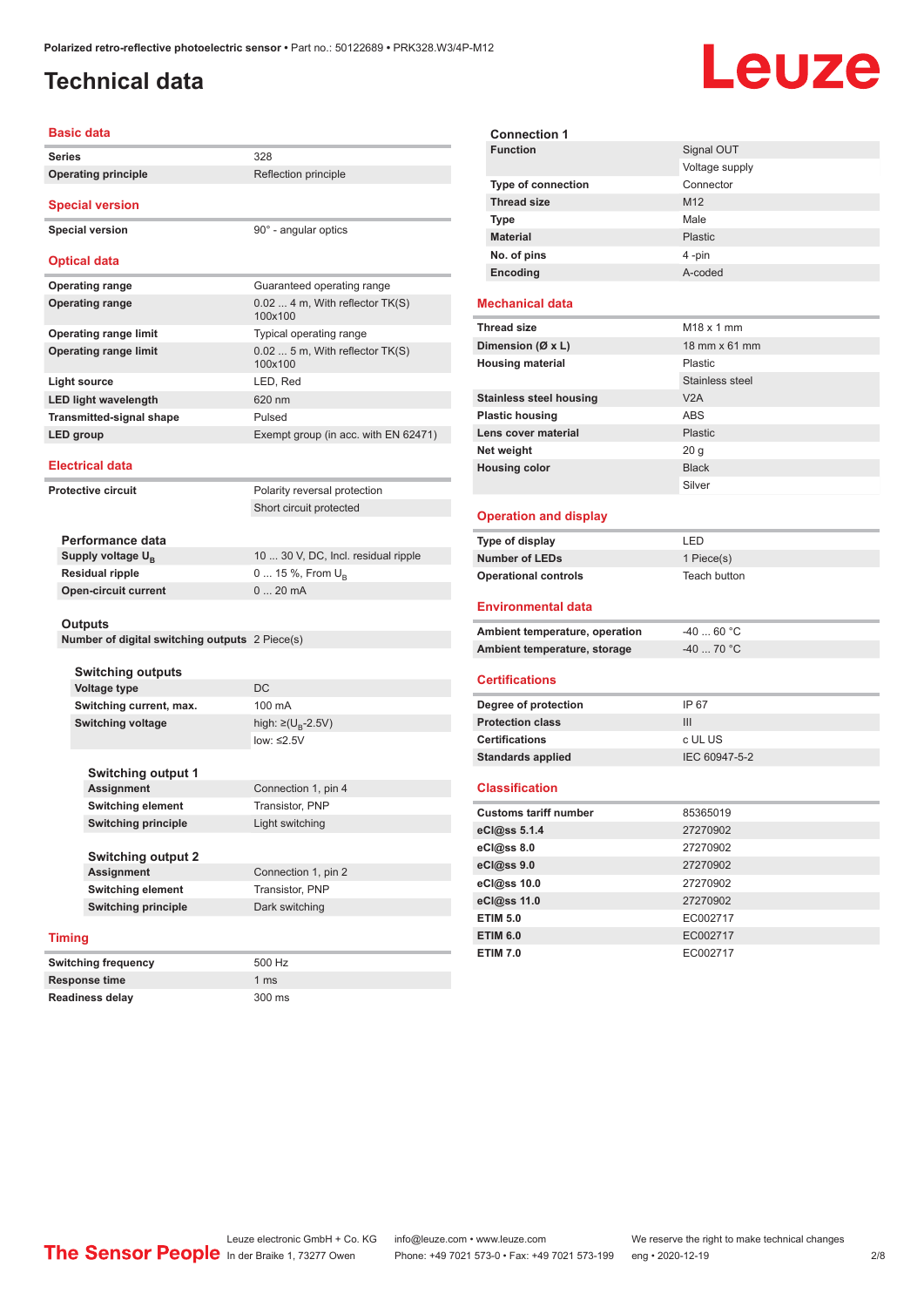#### <span id="page-2-0"></span>**Dimensioned drawings**

**Leuze** 

All dimensions in millimeters



## **Electrical connection**

#### **Connection 1**

| <b>Function</b>           | Signal OUT     |
|---------------------------|----------------|
|                           | Voltage supply |
| <b>Type of connection</b> | Connector      |
| <b>Thread size</b>        | M12            |
| <b>Type</b>               | Male           |
| <b>Material</b>           | Plastic        |
| No. of pins               | 4-pin          |
| Encoding                  | A-coded        |

| <b>Pin assignment</b> |
|-----------------------|
| V+                    |
| OUT <sub>2</sub>      |
| <b>GND</b>            |
| OUT <sub>1</sub>      |
|                       |

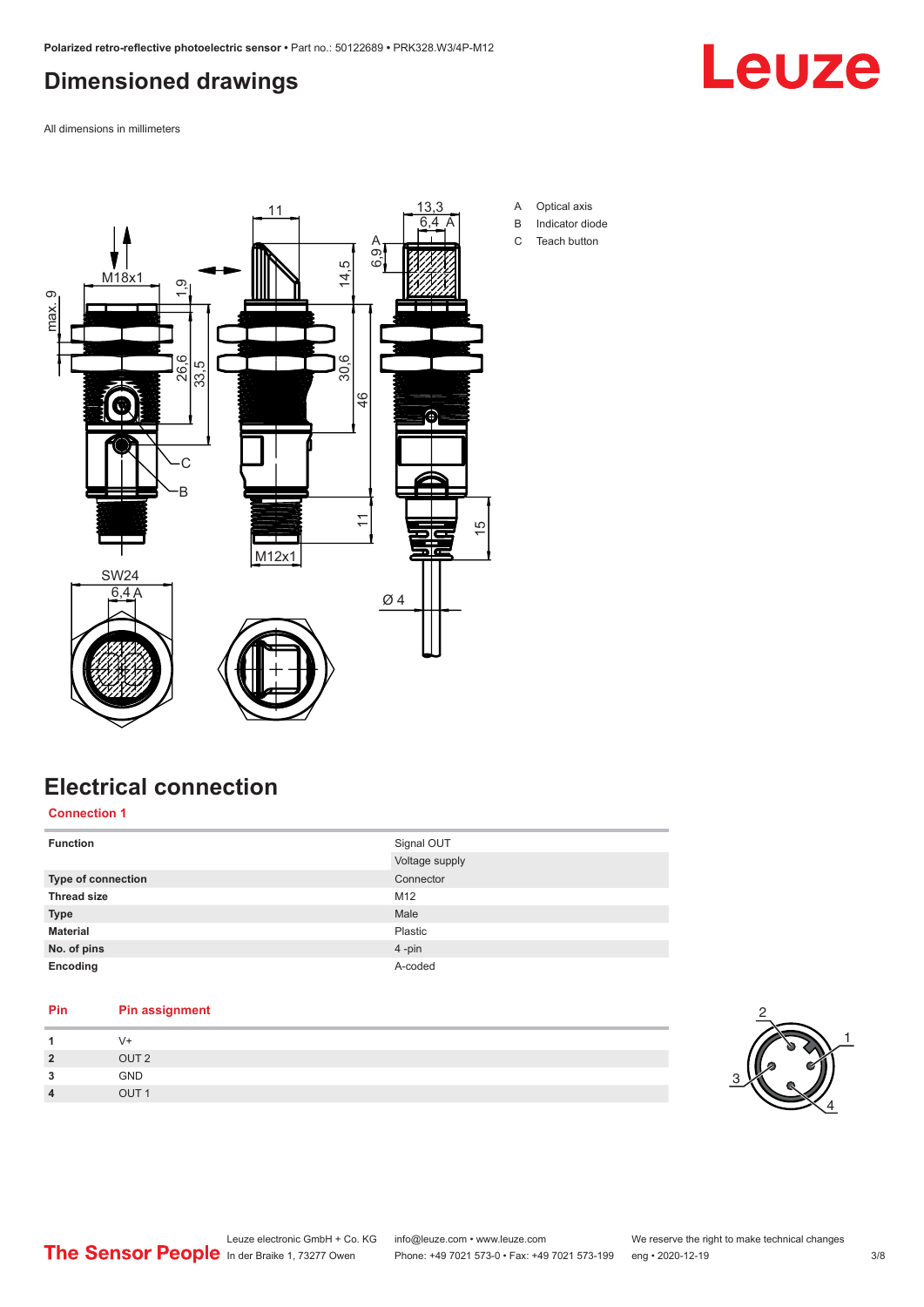#### <span id="page-3-0"></span>**Diagrams**

# Leuze

Typ. response behavior (TK 100x100)





#### Typ. function reserve (axial model)



- 
- y Function reserve
- A TKS 100x100
- B TKS 40x60
- C TKS 20x40

### **Operation and display**

| <b>LED</b> | Display                  | <b>Meaning</b>        |
|------------|--------------------------|-----------------------|
|            | Green, continuous light  | Operational readiness |
|            | Yellow, continuous light | Light path free       |
|            | Yellow, flashing         | No function reserve   |

#### **Reflectors & reflective tapes**

| Part no. | <b>Designation</b> | <b>Operating range</b><br><b>Operating range</b> | <b>Description</b>                                                                                                                                             |
|----------|--------------------|--------------------------------------------------|----------------------------------------------------------------------------------------------------------------------------------------------------------------|
| 50108300 | REF 4-A-50x50      | $0.11.3$ m<br>$0.11.8$ m                         | Design: Rectangular<br>Reflective surface: 50 mm x 50 mm<br><b>Material: Plastic</b><br>Chemical designation of the material: PMMA<br>Fastening: Self-adhesive |

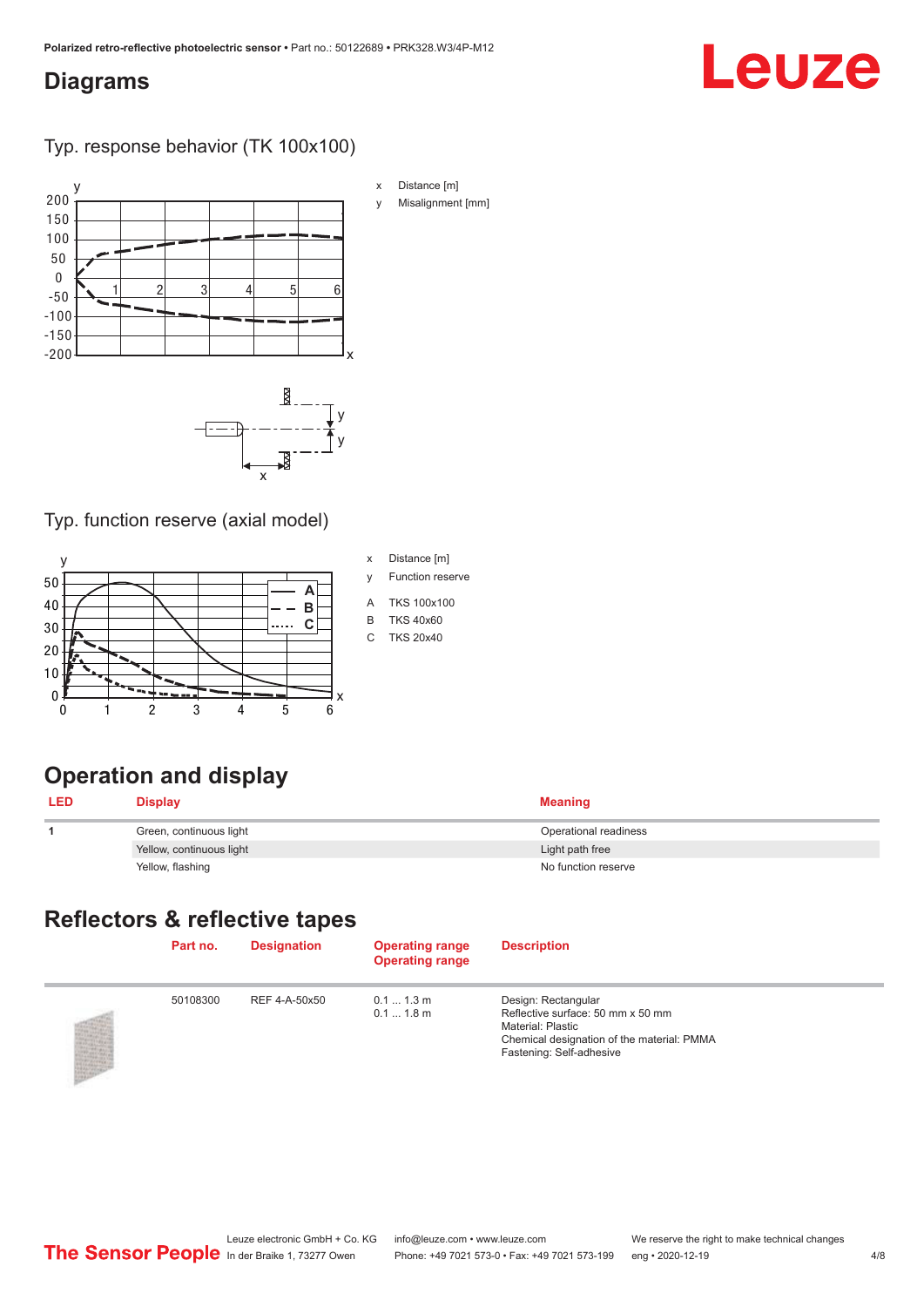#### <span id="page-4-0"></span>**Reflectors & reflective tapes**



| Part no. | <b>Designation</b> | <b>Operating range</b><br><b>Operating range</b> | <b>Description</b>                                                                                                                                                                                                                            |
|----------|--------------------|--------------------------------------------------|-----------------------------------------------------------------------------------------------------------------------------------------------------------------------------------------------------------------------------------------------|
| 50003192 | TK 100x100         | 0.024m<br>0.025m                                 | Design: Rectangular<br>Reflective surface: 96 mm x 96 mm<br>Triple reflector size: 4 mm<br><b>Material: Plastic</b><br>Base material: Plastic<br>Chemical designation of the material: PMMA8N<br>Fastening: Adhesive                          |
| 50024127 | TK 82.2            | 0.053.3 m<br>$0.054$ m                           | Design: Round<br>Triple reflector size: 4 mm<br>Reflection surface diameter: 79 mm<br>Material: Plastic<br>Base material: Plastic<br>Chemical designation of the material: PMMA8N<br>Fastening: Through-hole mounting, Adhesive               |
| 50022816 | <b>TKS 100X100</b> | 0.024m<br>0.025m                                 | Design: Rectangular<br>Reflective surface: 96 mm x 96 mm<br>Triple reflector size: 4 mm<br><b>Material: Plastic</b><br>Base material: Plastic<br>Chemical designation of the material: PMMA8N<br>Fastening: Through-hole mounting, Adhesive   |
| 50081283 | <b>TKS 20X40</b>   | $0.041.5$ m<br>0.042m                            | Design: Rectangular<br>Reflective surface: 16 mm x 38 mm<br>Triple reflector size: 2.3 mm<br><b>Material: Plastic</b><br>Base material: Plastic<br>Chemical designation of the material: PMMA8N<br>Fastening: Through-hole mounting, Adhesive |
| 50023525 | <b>TKS 30X50</b>   | $0.051.6$ m<br>0.052m                            | Design: Rectangular<br>Reflective surface: 27 mm x 44 mm<br>Triple reflector size: 3 mm<br><b>Material: Plastic</b><br>Base material: Plastic<br>Chemical designation of the material: PMMA8N<br>Fastening: Through-hole mounting, Adhesive   |
| 50040820 | <b>TKS 40X60</b>   | $0.022.6$ m<br>0.023.5m                          | Design: Rectangular<br>Reflective surface: 37 mm x 56 mm<br>Triple reflector size: 4 mm<br><b>Material: Plastic</b><br>Base material: Plastic<br>Chemical designation of the material: PMMA8N<br>Fastening: Through-hole mounting, Adhesive   |

#### **Part number code**

Part designation: **XXX328BY-AAAF.BB/CC-DDD**

| <b>XXX328</b> | Operating principle<br>PRK: retro-reflective photoelectric sensor with polarization filter<br>ET: energetic diffuse reflection sensor<br>FT: diffuse reflection sensor with fading<br>LE: throughbeam photoelectric sensor receiver<br>LS: throughbeam photoelectric sensor transmitter |
|---------------|-----------------------------------------------------------------------------------------------------------------------------------------------------------------------------------------------------------------------------------------------------------------------------------------|
| Y             | Light type<br>n/a: red light<br>I: infrared light                                                                                                                                                                                                                                       |
| AAAF          | Preset range (optional)<br>n/a: operating range acc. to data sheet<br>xxxF: preset range [mm]                                                                                                                                                                                           |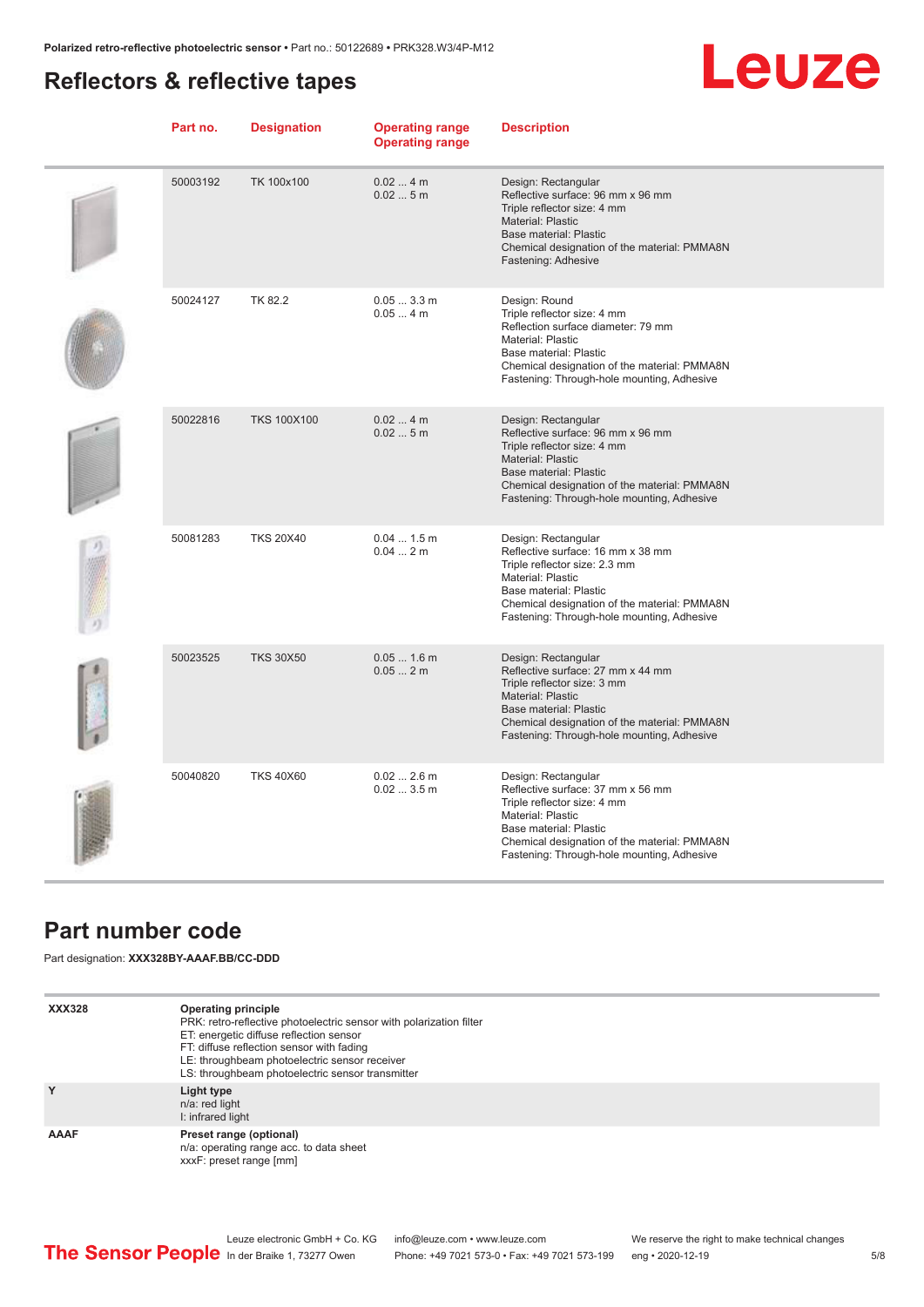#### <span id="page-5-0"></span>**Part number code**



#### **Notes**

| Observe intended use!                                                                                                                                                                                                            |
|----------------------------------------------------------------------------------------------------------------------------------------------------------------------------------------------------------------------------------|
| $\%$ This product is not a safety sensor and is not intended as personnel protection.<br>$\&$ The product may only be put into operation by competent persons.<br>$\%$ Only use the product in accordance with its intended use. |

#### **For UL applications:**

 $\%$  For UL applications, use is only permitted in Class 2 circuits in accordance with the NEC (National Electric Code).

ª These proximity switches shall be used with UL Listed Cable assemblies rated 30V, 0.5A min, in the field installation, or equivalent (categories: CYJV/ CYJV7 or PVVA/PVVA7)

#### **Further information**

• Sum of the output currents for both outputs, 50 mA for ambient temperatures > 40 °C

Leuze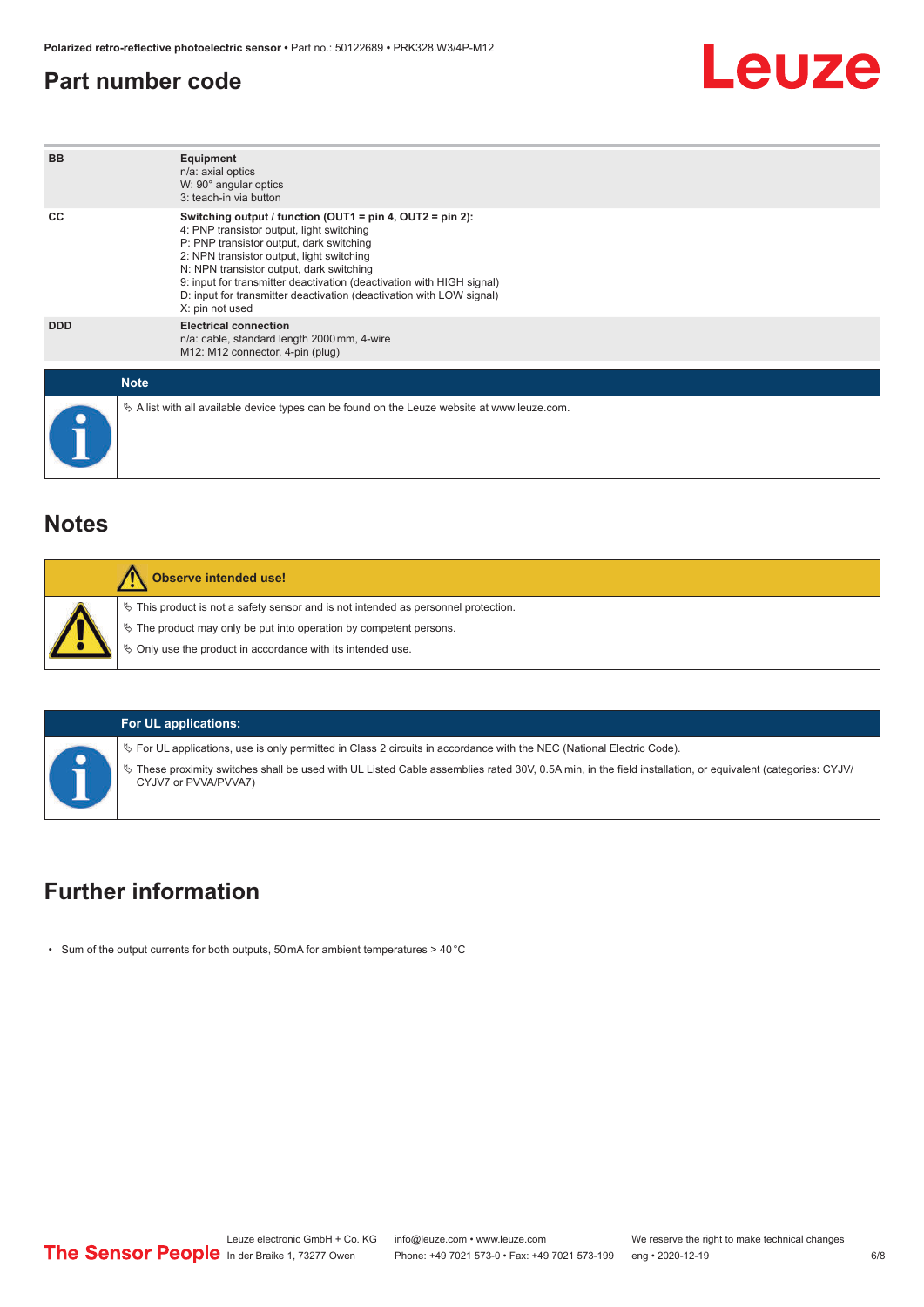#### **Accessories**

#### Connection technology - Connection cables

|  | Part no. | <b>Designation</b>     | <b>Article</b>   | <b>Description</b>                                                                                                                                          |
|--|----------|------------------------|------------------|-------------------------------------------------------------------------------------------------------------------------------------------------------------|
|  | 50130652 | KD U-M12-4A-V1-<br>050 | Connection cable | Connection 1: Connector, M12, Axial, Female, A-coded, 4-pin<br>Connection 2: Open end<br>Shielded: No<br>Cable length: 5,000 mm<br>Sheathing material: PVC  |
|  | 50130690 | KD U-M12-4W-V1-<br>050 | Connection cable | Connection 1: Connector, M12, Angled, Female, A-coded, 4-pin<br>Connection 2: Open end<br>Shielded: No<br>Cable length: 5,000 mm<br>Sheathing material: PVC |

#### Mounting technology - Mounting brackets

| Part no. | <b>Designation</b> | <b>Article</b>   | <b>Description</b>                                                                                                                                                                                                           |
|----------|--------------------|------------------|------------------------------------------------------------------------------------------------------------------------------------------------------------------------------------------------------------------------------|
| 50113548 | <b>BT D18M.5</b>   | Mounting bracket | Diameter, inner: 18 mm<br>Design of mounting device: Angle, L-shape<br>Fastening, at system: Through-hole mounting<br>Mounting bracket, at device: Screw type<br>Type of mounting device: Rigid<br>Material: Stainless steel |

#### Mounting technology - Rod mounts

| Part no. | <b>Designation</b> | <b>Article</b>  | <b>Description</b>                                                                                                                                                                                                       |
|----------|--------------------|-----------------|--------------------------------------------------------------------------------------------------------------------------------------------------------------------------------------------------------------------------|
| 50117490 | BTU D18M-D12       | Mounting system | Design of mounting device: Mounting system<br>Fastening, at system: Through-hole mounting<br>Mounting bracket, at device: Screw type<br>Type of mounting device: Clampable, Adjustable, Turning, 360°<br>Material: Metal |

#### Mounting technology - Other

| Part no. | <b>Designation</b> | <b>Article</b> | <b>Description</b>                                                                                                                                                                                                         |
|----------|--------------------|----------------|----------------------------------------------------------------------------------------------------------------------------------------------------------------------------------------------------------------------------|
| 50121904 | BT318B-OM          | Fastening      | Design of mounting device: Mounting clamp<br>Fastening, at system: Through-hole mounting<br>Mounting bracket, at device: Screw type<br>Type of mounting device: Swiveling, Adjustable, Turning<br><b>Material: Plastic</b> |

Leuze